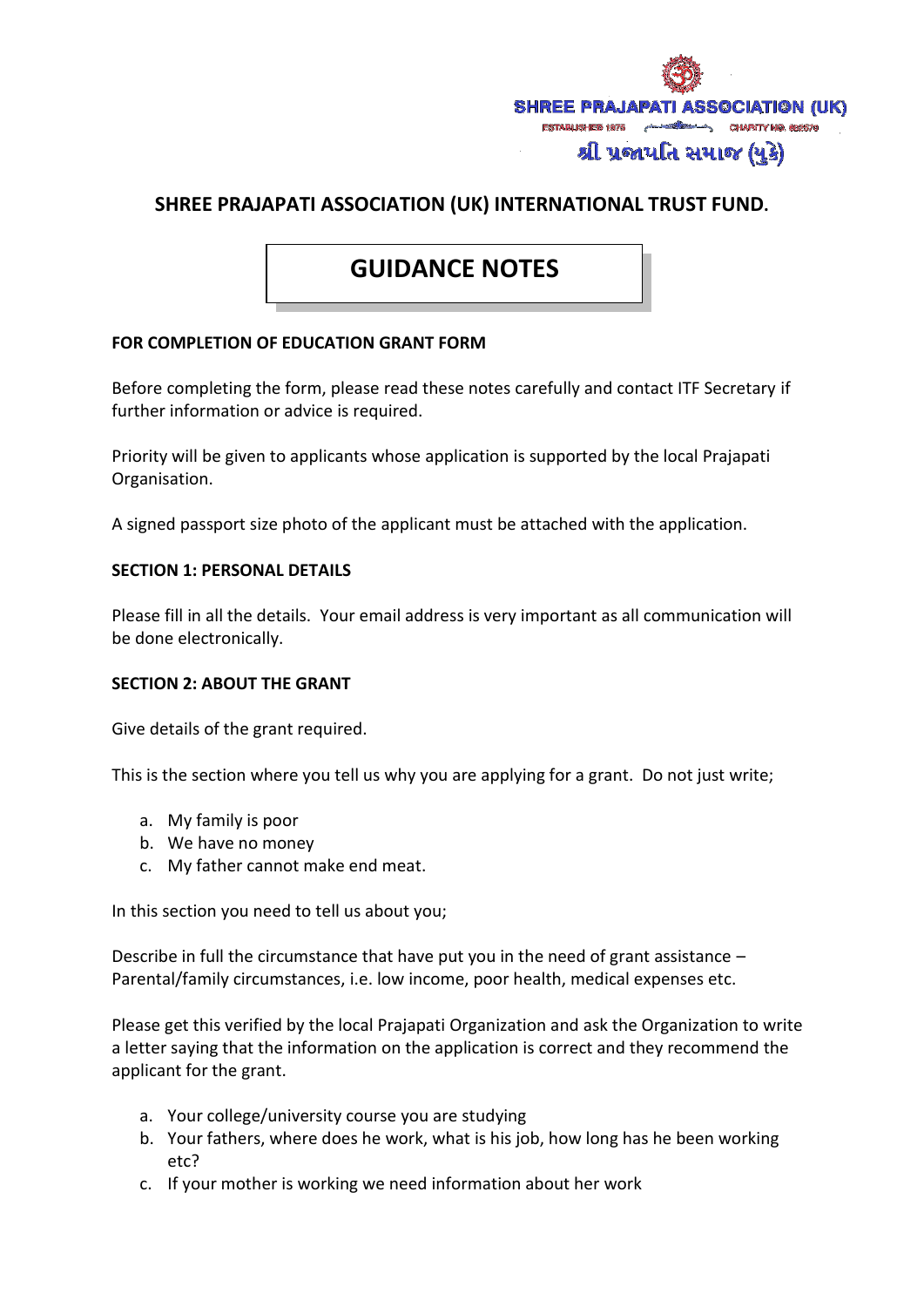- d. Does your father support your grandparents if they are still with the family
- e. Is your father supporting other brothers or sister in education
- f. The house that you live in, what is it like
- g. Are you working part-time to support your studies if you are not working, why?

# **SECTION 3: PAST ACADEMIC RECORDS***:*

Attach certified copies of all Higher/Senior School/College/University certificates

# **SECTION 4: GIVE DETAILS OF YOUR APPLICATION**

Please complete in full all sections.

- a. Tuition fees
- b. Letter from College/University stating annual tuition fees.
- c. Original receipt for any tuition fees paid
- d. Accommodation: Letter from hostel stating you are registered with them, the registration number and annual charge for boarding and lodging
- e. Original receipt for any charges paid to the hostel
- f. Food: If living as a self caterer in a hostel, please give approximate cost for food for the duration you are at College/University
- g. Books/stationary: Please state the books required and cost of these books. Please supply original receipt for any books purchased
- h. Transport: Please state the start and end location of your journey and the cost of transport. If you have taken out monthly/annual bus or train pass then send original receipt for the purchase of the pass and the copy of the pass

# **SECTION 5: GRANT AMOUNT REQUESTED**

Please complete this section fully. **Evidence required**:

- a. Your statement of annual income/expenditure for the last 2 years
- b. If you have done any part time work to finance your education then state your income and expenditure.
- c. Details of any loans taken out to fund your education.

# **SECTION 6: FINANCIAL HELP FROM OTHER SOURCES**

Please complete in full if you have received or will receive any scholarship/fees exemption or reduction from government or any assistance from other Organisations towards your education.

Details of any assistance you have received or will receive from relatives/friend.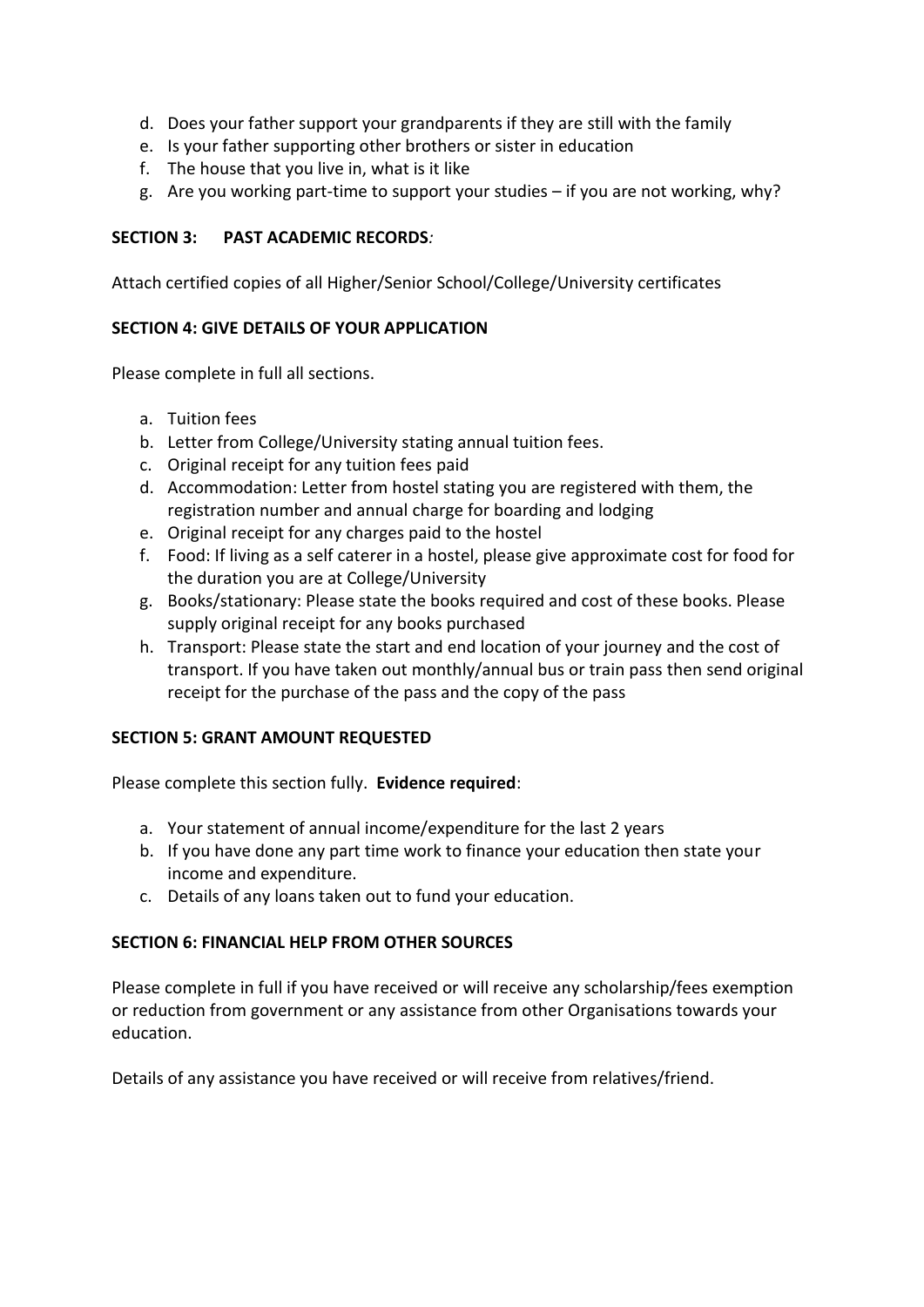#### **SECTION 7: PARENT INFORMATION**

Please complete in full.

If parents are employed by a company then a letter from an employer stating the person is employed by them, the job s/he does and their gross annual amount of salaries and wages If parents do not have permanent employment, then give approximate annual income which needs to be verified by Gam Panchayat/local magistrates

Please state annual income/expenditure of the whole family.

# **SECTION 8: FAMILY INFORMATION**

Please complete in full.

# **SECTION 9: PROPERTY DETAILS**

Please fill in all details and give current estimated market value of the property owned by yourself or your family. In case of second home and/or other properties, these should be included at their estimated current market.

# **SECTION 10: FINANCIAL DETAILS**

Please complete in full.

- a. The capital sum of any monies on deposit with any bank or building society.
- b. Any investment in stock and shares in companies or banks.
- c. Any land/properties owned with current estimated market value.
- d. Applicant's bank and parents all bank accounts. Please state the account number and amounts in each of the account.
- e. Evidence required. Certified copy of the statement of all accounts for the past one year with explanations of large deposits/withdrawals.

# **SECTION 11: VERIFICATION OF APPLICATION**

Please complete in full all the details requested.

### **SECTION 12: DECLARATION BY THE APPLICANT**

Ensure that the correct name is filled and delete as appropriate and the person named has signed and dated the form. If the student is under the age of 18, parent or guardian must sign the application form.

Unsigned application form will not be processed.